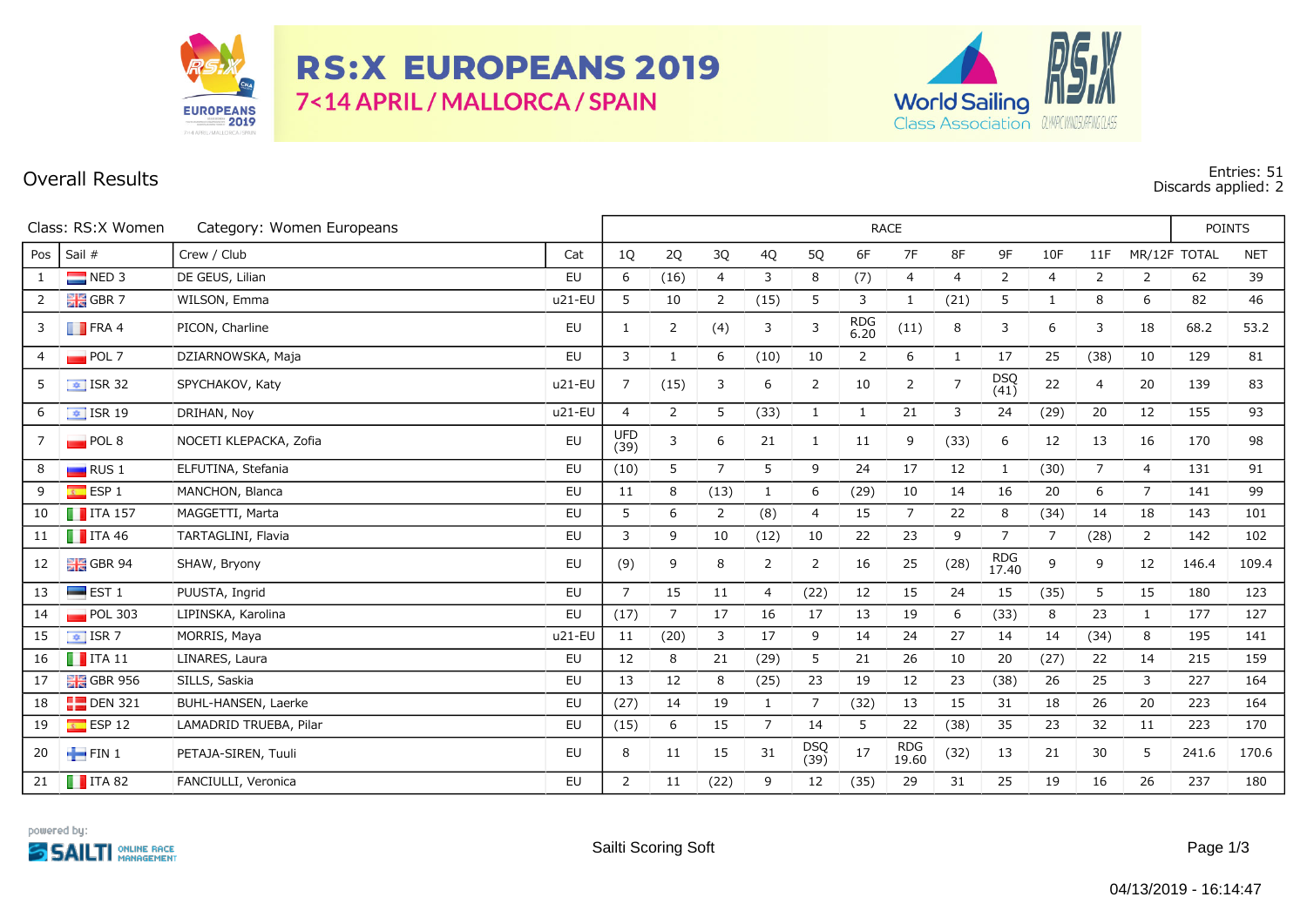| 22 | POL 104                  | GLOWCZAK, Kamila          | EU        | (18)         | 13                 | 9         | 8              | 12   | 23             | 31                 | 16                 | (36)               | 13               | 35                   | 24                 | 238 | 184 |
|----|--------------------------|---------------------------|-----------|--------------|--------------------|-----------|----------------|------|----------------|--------------------|--------------------|--------------------|------------------|----------------------|--------------------|-----|-----|
| 23 | $\blacksquare$ FRA 24    | MEGE, Berenice            | <b>EU</b> | $\mathbf{1}$ | $\overline{4}$     | 16        | (22)           | 19   | 28             | 32                 | 25                 | (37)               | 17               | 37                   | 10                 | 248 | 189 |
| 24 | $\blacksquare$ FRA 18    | BELBEOCH, Lucie           | <b>EU</b> | 6            | 16                 | (25)      | 20             | 13   | 30             | 28                 | (35)               | 34                 | 11               | 17                   | 16                 | 251 | 191 |
| 25 | <b>FRA 800</b>           | JARIEL, Delphine          | <b>EU</b> | 14           | 19                 | (25)      | $\overline{2}$ | 19   | (39)           | 27                 | 37                 | 19                 | 28               | 18                   | 13                 | 260 | 196 |
| 26 | $\blacksquare$ ITA 1     | SPECIALE, Giorgia         | u21-EU    | (21)         | 19                 | 10        | 18             | 11   | 33             | (35)               | 34                 | 12                 | 31               | 33                   | 27                 | 284 | 228 |
| 27 | $\blacksquare$ FRA 57    | NOESMOEN, Helene          | <b>EU</b> | 19           | $\overline{4}$     | 12        | (37)           | 18   | 25             | 39                 | 17                 | 39                 | (40)             | 36                   | 21                 | 307 | 230 |
| 28 | $\equiv$ GRE 366         | DIVARI, Aikaterini        | u21-EU    | (23)         | 23                 | 14        | 6              | 16   | 36             | 38                 | 30                 | 29                 | (39)             | 29                   | 23                 | 306 | 244 |
| 29 | $\sim$ TUR 191           | URALP, Dilara             | EU        | 16           | 25                 | 14        | (32)           | 15   | (40)           | 40                 | 40                 | 32                 | 37               | 39                   | 28                 | 358 | 286 |
| 30 | $\blacksquare$ POL 21    | BIALECKA, Malgorzata      | EU        | (36)         | 23                 | 18        | 23             | 14   | 6              | $\overline{7}$     | 8                  | $\overline{2}$     | $\overline{2}$   | $\overline{2}$       | <b>UFD</b><br>(36) | 177 | 105 |
| 31 | $\frac{1}{2}$ GBR 400    | GIBSON, Alysia            | u21-EU    | 24           | 27                 | STP<br>25 | $\overline{4}$ | (33) | $\overline{2}$ | 12                 | $\mathbf{1}$       | $\mathbf{1}$       | 6                | (21)                 | 5                  | 161 | 107 |
| 32 | $\sqrt{15}$ ISR 26       | ISAAK, Yarden             | u21-EU    | 20           | (24)               | 19        | 22             | 16   | (20)           | 5                  | 6                  | 15                 | $\mathbf{1}$     | 3                    | 12                 | 163 | 119 |
| 33 | $\blacksquare$ FRA 11    | CLAIRE, Tetard            | EU        | 23           | (34)               | 28        | 16             | 20   | 3              | $\overline{4}$     | 12                 | 3                  | (21)             | 15                   | 8                  | 187 | 132 |
| 34 | $\blacksquare$ FRA 333   | ROYER DE VERICOURT, Thais | u21-EU    | STP<br>17    | $20\,$             | 27        | 26             | (31) | 4              | 11                 | 9                  | (20)               | 10               | 11                   | 10                 | 196 | 145 |
| 35 | $\Box$ POL 9             | BILSKA, Agnieszka         | EU        | 26           | 17                 | (32)      | 29             | 27   | RET<br>(36)    | $\mathbf{1}$       | $\overline{2}$     | 10                 | 26               | 5                    | 3                  | 214 | 146 |
| 36 | $\Box$ RUS 30            | KHVORIKOVA, Anna          | EU        | 31           | (32)               | 20        | 17             | 25   | 15             | 19                 | 22                 | $\overline{7}$     | 9                | 8                    | <b>UFD</b><br>(36) | 241 | 173 |
| 37 | $HUN$ 11                 | CHOLNOKY, Sara            | EU        | 32           | 30                 | (33)      | 33             | 30   | 5              | 13                 | 3                  | 14                 | 18               | (25)                 | $\mathbf{1}$       | 237 | 179 |
| 38 | $\frac{1}{2}$ CRO 991    | CARGO, Palma              | u21-EU    | 25           | 28                 | (30)      | 10             | 26   | 18             | 23                 | (25)               | 13                 | 5                | 13                   | 19                 | 235 | 180 |
| 39 | $\blacksquare$ FRA 357   | PAPAZIAN, Ambar           | u21-EU    | 27           | 25                 | 23        | 25             | (32) | 11             | (31)               | 23                 | 6                  | 14               | 10                   | 25                 | 252 | 189 |
| 40 | $\frac{1}{200}$ GBR 529  | WATSON, Islay             | u21-EU    | 18           | 18                 | 24        | 20             | (28) | RET<br>(36)    | $20\,$             | 13                 | 19                 | 29               | 28                   | $\overline{2}$     | 255 | 191 |
| 41 | $\frac{12}{100}$ GBR 526 | WATSON, Erin              | u21-EU    | 29           | 21                 | 33        | (36)           | 24   | 14             | 14                 | DPI<br>6           | 21                 | 19               | (29)                 | 16                 | 262 | 197 |
| 42 | $\blacksquare$ NED 33    | WENNEKES, Sara            | EU        | 26           | 17                 | 17        | (30)           | 17   | $\overline{7}$ | 3                  | $\overline{a}$     | <b>DNC</b><br>(36) | <b>DNC</b><br>36 | <b>DNC</b><br>36     | <b>DNC</b><br>36   | 265 | 199 |
| 43 | $\blacksquare$ FRA 17    | CHAPOT, Rachel            | EU        | (30)         | 29                 | 26        | 19             | 21   | 19             | 17                 | 14                 | 22                 | (24)             | 23                   | 15                 | 259 | 205 |
| 44 | RUS 9                    | LEMENKOVA, Mariia         | u21-EU    | 34           | 34                 | (35)      | 23             | 34   | 29             | (30)               | 28                 | 5                  | 13               | 9                    | 28                 | 302 | 237 |
| 45 | $\blacksquare$ FRA 20    | PIANAZZA, Lucie           | <b>EU</b> | (33)         | 30                 | 31        | 13             | 31   | 28             | (29)               | 24                 | 25                 | 28               | 18                   | 22                 | 312 | 250 |
| 46 | ESP <sub>2</sub>         | CARRACEDO, Blanca         | <b>EU</b> | (37)         | 35                 | 37        | 30             | 34   | 21             | 22                 | 26                 | (31)               | 23               | 22                   | 26                 | 344 | 276 |
| 47 | $\frac{1}{26}$ GBR 31    | SPENCER, Josephine        | u21-EU    | (36)         | 31                 | 32        | 32             | 32   | 22             | 27                 | (31)               | 29                 | 22               | 31                   | 20                 | 345 | 278 |
| 48 | CZE 6                    | SLIVOVA, Jana             | EU        | 35           | 35                 | 36        | 34             | (37) | 30             | 32                 | <b>DPI</b><br>(33) | 30                 | 32               | 30                   | 29                 | 393 | 323 |
| 49 | $\boxed{\bullet}$ POR 16 | MORAIS, Margarida         | <b>EU</b> | 35           | (37)               | 36        | 15             | 35   | 31             | <b>DNC</b><br>(36) | <b>DNC</b><br>36   | 32                 | <b>DNC</b><br>36 | $\mathsf{DNC}$<br>36 | <b>DNC</b><br>36   | 401 | 328 |
| 50 | $\equiv$ GRE 12          | SIRTIS, Ioanna            | EU        | 33           | <b>DNC</b><br>(39) | 37        | 37             | 36   | 32             | 33                 | DPI<br>(34)        | 33                 | 31               | 32                   | 30                 | 407 | 334 |